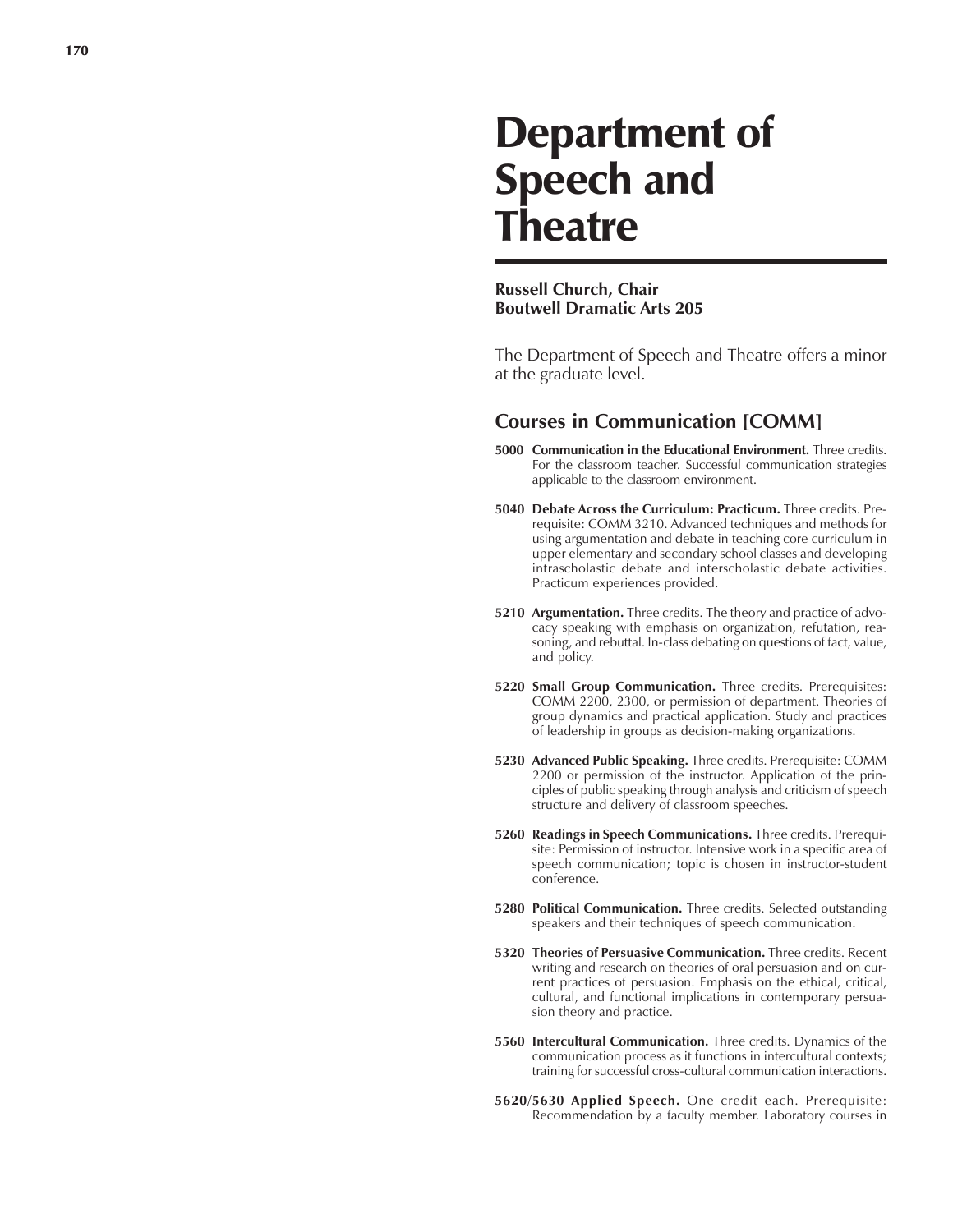which the principles of effective communication and/or dramatic production are applied.

- **5710 Senior Seminar in Speech Communication.** Three credits. Intensive investigation of the major research methodologies in speech communication, presentation of senior projects, and a synthesis of the speech communication discipline.
- **5800 Special Topics in Speech Communication.** One to three credits. Designed to meet individual and group needs for advanced study in speech communication. Topic to be determined at time of scheduling. A maximum of six semester hours may be applied toward a degree.

## **Courses in Communication Disorders [CDIS]**

- **5000 Language Development, Speech, and Literacy.** Two credits. Introduces development of language, language production, and language perception, and how these processes are related to literacy development. Stages of language development, reading acquisition, word recognition, and language and reading disorders.
- **5050 Introduction to Communication Disorders.** Three credits. Overview of the most common disorders of hearing, speech, and language and intervention measures.
- **5150 Phonetics.** Three credits. Training in the recognition and production of the sounds of speech with an analysis of their formation; extensive practice in phonetic transcription.
- **5200 Phonological Disorders.** Three credits. Prerequisites: CDIS 3050/5050 and 3150/5150. Speech development, etiologies of phonological/articulatory problems, and approaches for assessing and remediating speech-sound errors.
- **5250 Speech and Language Development.** Three credits. Child speech and language acquisition from birth to seven years of age. Emphasis on normal linguistic development.
- **5300 Clinical Methods in Communication Disorders.** Three credits. Prerequisites: CDIS 3050/5050, 3150/5150, 3200/5200, and 3250/5250 for majors. Planning and implementing treatment programs for individuals with communication disorders; a foundation for clinical practicum.
- **5350 Hearing Problems and Testing.** Three credits. The etiologies and diagnoses of hearing problems and practical experiences in administering audiometric examinations.
- **5400 Anatomy and Function of the Speech Mechanism.** Three credits. Structures and functions of the speech mechanism.
- **5450 Fluency Disorders.** Three credits. Prerequisite: CDIS 3050/5050. Etiologies, assessment, and treatment of fluency disorders.
- **5500 Training for the Hearing Impaired.** Three credits. Prerequisites: CDIS 3050/5050, 3250/5250, and 3350/5350. Materials and methods employed in training the hearing impaired.
- **5550- Practicum in Speech-Language Pathology I.** Three credits each.
- **5580** Prerequisites for 5550: 3300/5300, prior semester application, and completion of academic and professional criteria established by the faculty. Prerequisites for 5560, 5570, and 5580: CDIS 4550/5550, 4560/5560, and 4570/5570 respectively. Supervised clinical practice in the University clinic.
- **5600 Practicum in Speech-Language Pathology II.** Three credits. Prerequisites: CDIS 4550/5550 and 4560/5560, prior semester ap-

plication, and approval by faculty. Advanced supervised clinical practice in an off-campus clinical facility.

**5650 Practicum in Speech-Language Pathology III.** Six credits. Prerequisites: CDIS 4550/5550, 4560/5560, 4570/5570, and prior semester application, and approval by faculty. Organization, management, and implementation of public school speech-language and hearing programs. Public school course and advanced supervised clinical practice in a public school setting.

**5700- Practicum in Audiology.** One credit each. Prerequisites for 5700:

- **5730** CDIS 3350/5350 and 4550/5550 or permission of instructor. Prerequisites for 5710, 5720, and 5730: 5700, 5710, and 5720 respectively. Laboratory course in applying principles of audiology.
- **5750 Advanced Audiology.** Three credits. Prerequisite: CDIS 3350/ 5350. Development of advanced skills in the evaluation and remediation of hearing problems.
- **5800 Speech, Language, and Auditory Problems of the Aged.** Three credits. Overview of the impact of age on communication. Identification and remediation of communication problems associated with the aging process.
- **5850 Communication Problems in Children.** Three credits. Prerequisites: CDIS 3400/5400 and 4550/5550 or permission of instructor. A comprehensive study of the speech, language, and voice difficulties experienced by children.
- **5900 Diagnostic Procedures in Speech Pathology.** Three credits. Prerequisites: CDIS 4550/5550 or permission of instructor. Basic concepts of measurement and application of diagnostic procedures used in speech-language pathology.
- **5950 Special Topics in Communication Disorders.** Three credits. Advanced reading and discussion seminar in speech-language pathology or audiology.

#### **Courses in Dance [DANC]**

- **5010 Dance Performance II.** One credit. All aspects of concert planning and production as performer and crew member. May be taken for two semesters.
- **5100 Choreography I.** Three credits. Prerequisite: PHED 2080 or equivalent. Exploration of movement, technique sequences, and choreographic forms; basic elements of Labanotation.
- **5120 Dance Therapy.** Three credits. The use of movement in helping to reduce physiological, psychological, and sociological aberrations. Designed to help the classroom teacher or specialist working with children who have these problems.
- **5130 Dance for the Theatre.** Three credits. Prerequisites: PHED 1010, 1020, 2160, 2180, and 2190 or equivalent. Techniques of dance for musicals, comedies, opera, television, and stage and choreography for these forms.
- **5160 Advanced Ballet Individual Study, Solo and Ensemble Performance.** Three credits. Refine and polish ballet skills at the advanced level leading to performance in classical and contemporary styles.
- **5170 Advanced Ballet Individual Study and Choreography.** Three credits. Concentrates on choreography for solo and ensemble performance in both classical and contemporary styles.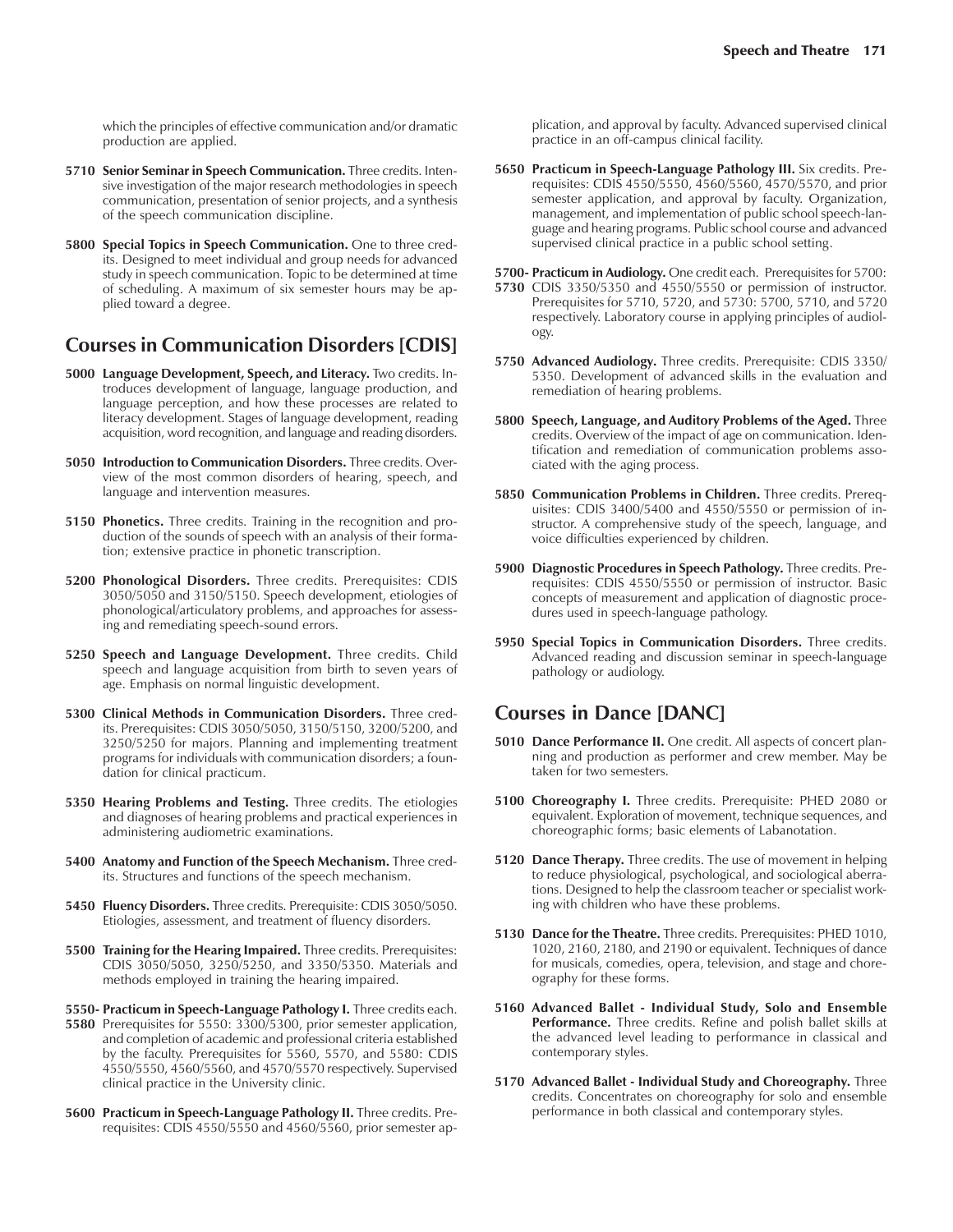- **5700 Skills and Techniques of Teaching Rhythmic Activities.** Three credits. (Same as PHED 5700.) Various dance forms, methods and materials, evaluative procedures, and experiences in teaching all forms of dance to students at the K-12 level.
- **5760 Choreography II.** Three credits. Exploration of choreographic techniques to develop an original group dance and the execution of plans for costumes, lighting, and makeup.
- **5770 Advanced Modern Dance.** Three credits. Prerequisite: PHED 2080 or equivalent. Techniques, choreography, and various aspects of Labanotation for the experienced dancer and choreographer.

## **Course in Organizational Communication [ORCO]**

**5240 Organizational Communication.** Three credits. Emphasis on communication problems in contemporary organizations and ways and means of resolving such problems.

## **Courses in Theatre [THEA]**

- **5100 Special Effects Make-up.** Three credits. Prerequisites: THEA 3100 or permission of instructor. Orientation to special effects make-up design, techniques and design realization through make-up projects, and research for various performance venues with a focus on student career and portfolio development.
- **5220 Theatrical Costume Design for Arts and Entertainment.** Three credits. Prerequisite: THEA 3200 or permission of instructor. Costume design in the performing arts; an orientation to the costume application of design and development principles through costume design projects developed through research for various performance venues with a focus on student career and portfolio development.
- **5240 Theatrical Costume History.** Three credits. Prerequisite: THEA 3200 or permission of instructor. An advanced course incorporating all aspects of costume production in the performing arts focusing on historical research, historical reproduction methods, construction design, resource management, creative problem solving, and portfolio and resume development. Laboratory hours required.
- **5290 Topics in Theatrical Costume.** One to three credits. Prerequisite: THEA 3200 or permission of instructor. Designed to meet individual and group needs for advanced study in theatrical costume. Topic to be determined at time of scheduling.
- **5300 Scene Design.** Three credits. Prerequisites: THEA 2110 or permission of instructor. Lecture and practical experience in planning and designing stage settings. Emphasis on forms and styles of scenery, historical period research, designers, and new theatrical materials, methods, and techniques. Major projects in set design. Laboratory hours and/or crew requirement.
- **5350 Advanced Scenic Design.** Three credits. Prerequisites: THEA 2110 and 3300 or permission of instructor. Advanced methods and theories of scenic design. Strong emphasis on practical projects, the design process, and critical methods of study. Components on design history and theory/criticism.
- **5390 Topics in Scenography.** One to three credits. Prerequisites: THEA 2110 and permission of instructor. Designed to meet individual and group needs for advanced study in theatre. Topic to be de-

termined at time of scheduling. A maximum of six semester hours credit may be applied toward a degree.

- **5400 Stage Lighting.** Three credits. Lectures and practical experience in methods and techniques. Emphasis on developing plots through knowledge of electricity, circuitry, instrumentation, and control equipment. Major projects in lighting design. Laboratory hours and/or crew requirement.
- **5450 Advanced Stage Lighting.** Three credits. Prerequisite: THEA 3400 or permission of instructor. Advanced methods and theories of lighting design. Strong emphasis on practical projects, design process, and critical methods of study. Includes components on design history and theory/criticism.
- **5500 Advanced Acting.** Three credits. Prerequisite: THEA 2500 or permission of instructor. The development of advanced skills in the ability to analyze and interpret the more complex characters in drama. Study of classical acting styles.
- **5570 The Body Intelligent: A Study of the Alexander Technique.** Two credits. (Same as MUS 5570.) For those interested in improving ease and freedom of movement, balance, support, flexibility, and coordination in daily activity.
- **5600 Storytelling.** Three credits. Instruction and experiences in storytelling in educational, corporate management, and performance contexts. Investigation of influence of storytelling on culture, organizational behavior, leadership, and education.
- **5610 Theatre in Education.** Three credits. For current and prospective teachers. Integration of drama across the curriculum. The creation, construction, performance, and touring of a play for elementary school children.
- **5620 Drama Across the Curriculum: Practicum.** Three credits. Prerequisite: THEA 3600. Advanced techniques and methods for teaching core curriculum in upper elementary classes using drama and role playing. Practicum experiences provided.
- 5650 Children's Drama and Speech. Three credits. Creative dramatics, children's theatre, puppetry, mask-making. Motivational, selfdirected learning through creative and performance arts.
- **5700 Fundamentals of Play Directing.** Three credits. Prerequisite: THEA 2500 or permission of instructor. Director as literary analyst and production critic. Play analysis, production concepts, staging theory and techniques, rehearsal methods and procedures. Scene work.
- **5750 Advanced Play Directing.** Three credits. Prerequisite: THEA 5700 or permission of instruction. Case studies and problem solving of rehearsals and production. Director's relationship with designers. Investigation of style. Rehearsal and presentation of one-act play.
- **5800 Theatre History I: Greek Period to Restoration.** Three credits. Development of drama and the theatre; critical study of representative plays of the period.
- **5850 Theatre History II: Restoration to Present.** Three credits. Development of drama and the theatre; critical study of representative plays of the period.
- **5880 Theatre Organization and Stage Management.** Three credits. Prerequisite: Permission of the instructor. Lectures and practical experience in basic methods and principles. Emphasis on ways in which theatre organization and stage management comple-